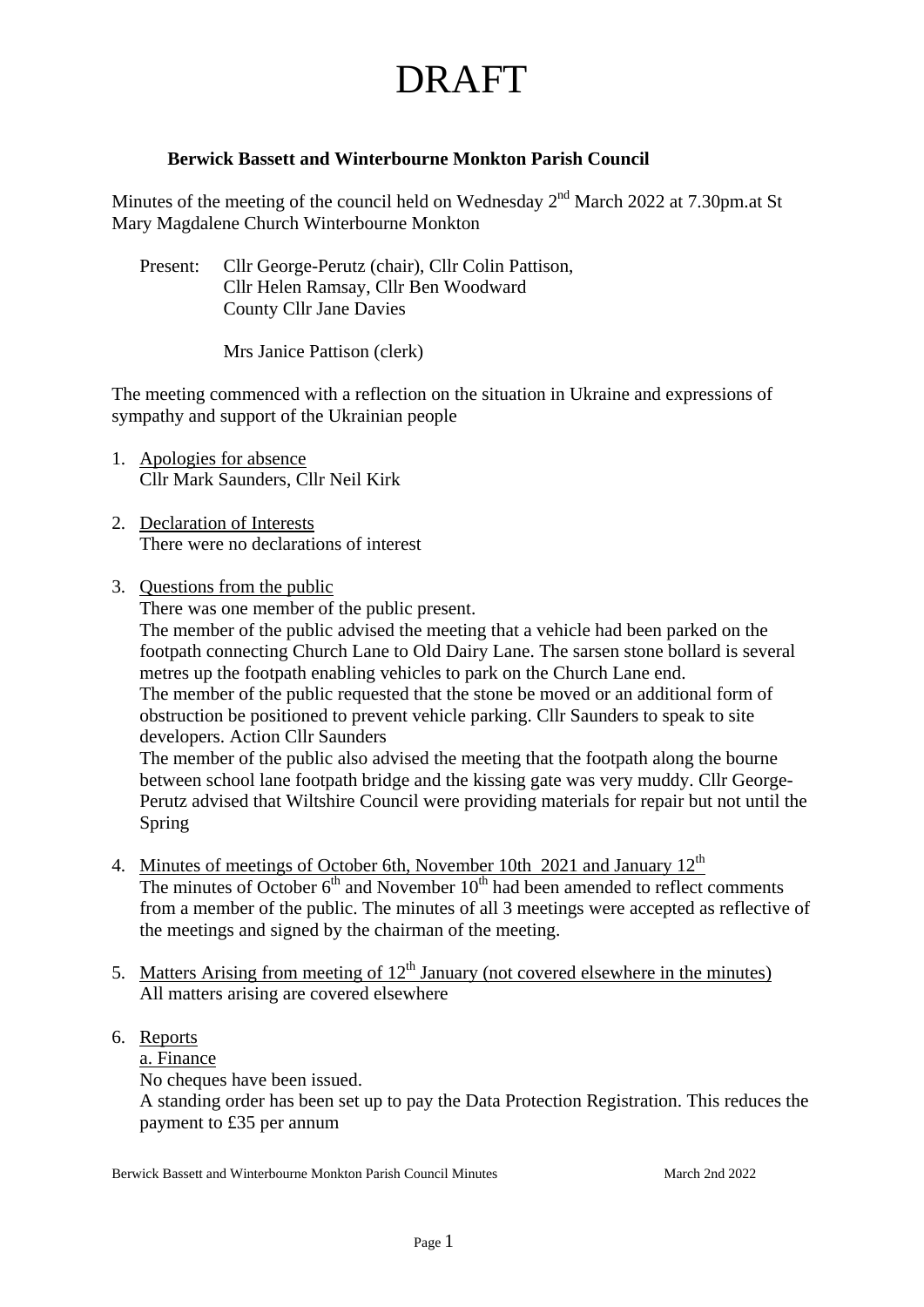The council has not paid any bills since May 2021. Still needing to be paid is the bill for Netwise for the website. Council has not paid for the use of the church and. has not agreed any donations as yet..

Two mandates have now been given to HSBC to add 2 extra signatories to the account but confirmation that this has been accepted has not yet been received

At the council's request no further investigation has been made into a new bank account

The precept request was made to Wiltshire Council

The VAT refund on the notices bought in the last financial year has been approved. Registration still needs some work and the remainder of the VAT to claim

The accounts book for 2020-21 is ready for internal audit

#### b. Planning

.

Cllr Pattison reported that since the last council meeting, Council has received 3 new planning applications. and a TPO PL/2022/00882 Avenue Farmhouse, Avenue Farm, SN4 9NW Erection of Garage & Workshop Councillors were asked to consider their view and advise Cllr Pattison by March 4th

PL/2021/11890 Field Adj 201 Winterbourne Monkton SN4 9NW Installation of 12 ground mounted solar panels in field adjoining house Information was circulated to councillors and neighbours consulted. No objections were raised. It has now been approved by Wiltshire Council

Works to trees at Winterbourne House had received no objections and had been approved by Wiltshire Council

A new planning application had been received too late for the agenda for this meeting PL/2022/01365 7 Old Dairy Lane, Winterbourne Monkton, SN4 9ET New garden fence and two new garden sheds Cllr Pattison will consult with neighbours. Councillors were asked to view the particulars on Wiltshire Council website and express views by March 11<sup>th</sup>

c. Emergency and Flooding. The defibrillators will be replaced in early summer

Berwick Bassett and Winterbourne Monkton Parish Council Minutes March 2nd 2022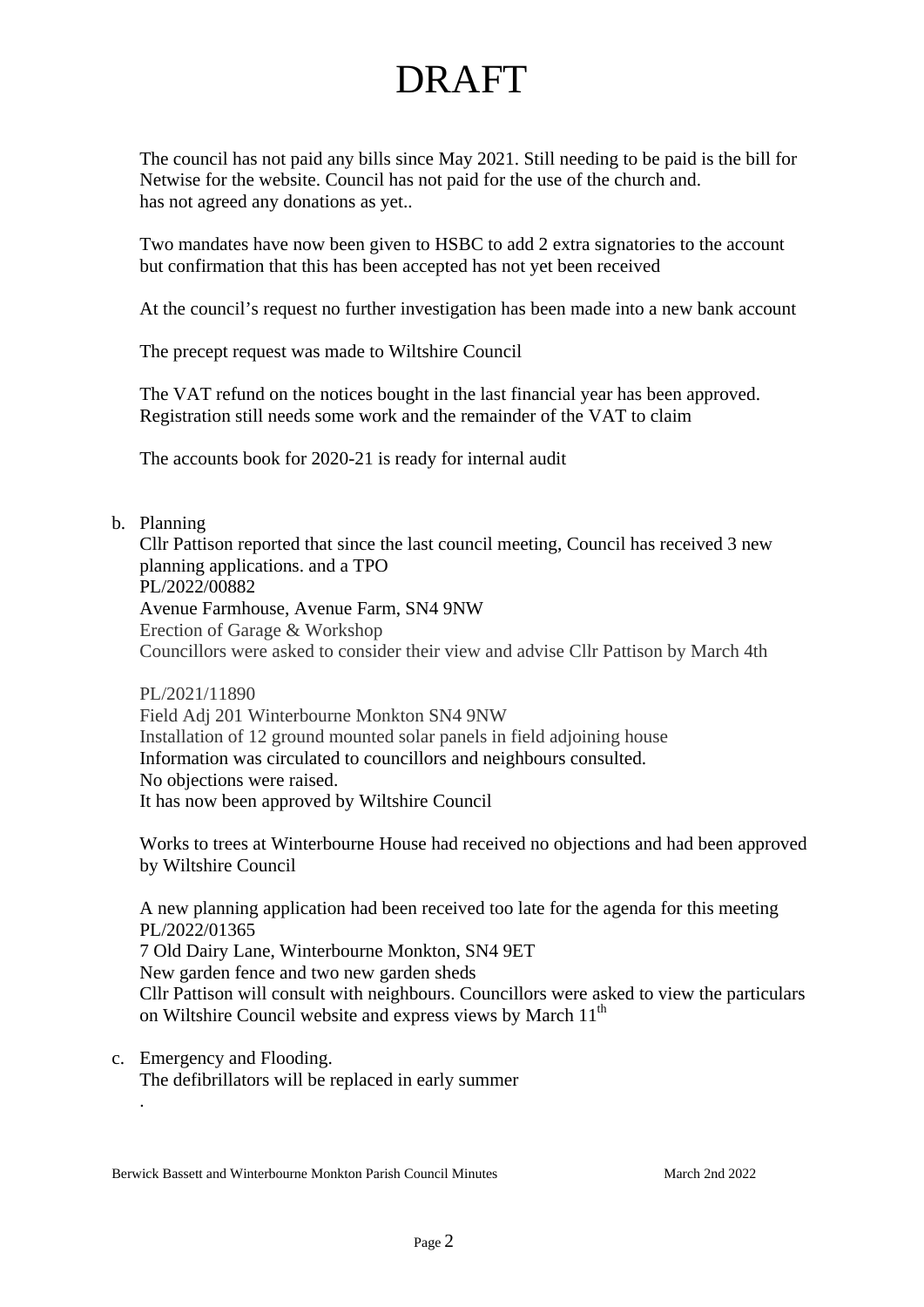### d. Footpaths...

Cllr Saunders reported that a member of the public had raised concern about the condition of the public footpaths, particularly near the kissing gate by the School Lane Footpath Bourne Bridge (as also raised by the member of the public present) and also the footpath by the other Kissing Gates by Church Lane. Cllr Saunders has requested assistance from Stephen Leonard, Wiltshire Council footpath officer who will provide materials for repair but not until the Spring

With respect to a footpath across the front of Middle Farm, Cllr Saunders reported that as the owner has stated that there is no right of way across his land, Cllr Saunders has not pursued the matter. Without this, the only footpath from Church Lane and Old Dairy Lane to public transport with a hard surface is School Lane Footpath. Cllr George-Perutz and Cllr Ramsay will walk the footpaths with a particular respect to access to secondary school transport Action Cllrs George-Perutz and Ramsay

Cllr Saunders advised that in general the footpaths and the roads around the village would benefit from the Parish Steward activities and Wiltshire Council road sweeper. The footpath from Church Lane through to Old Dairy Lane is now open.

#### e. Roads

Cllr Ramsay reported that both Old Dairy Lane road signs were obstructing the views of fast moving on-coming traffic and have now been moved to enable clear views when exiting on to the A4361

There were also reports of three potholes along School Lane that Cllr Ramsay reported to Wiltshire Council and placed on the Parish Steward's job list for the potholes to be filled in on his next visit on the  $2<sup>nd</sup>$  March 2022

The A4361 was closed on  $2<sup>nd</sup>/3<sup>rd</sup>$  March between Winterbourne Monkton and Broad Hinton for resurfacing. Residents of our parish had been advised by Parish Council email and website notice. The specific point of resurfacing was the bridge over the upper Kennet Winterbourne where the fatal accident occurred

f. Broadband

Cllr George-Perutz has confirmed 2 email addresses for clerk and chair as [clerk@bbwmpc.org](mailto:clerk@bbwmpc.org) and [chairman@bbwmpc.org](mailto:chairman@bbwmpc.org) 

BT has reduced its quotation for fibre to each property in Berwick Bassett to £1300 per property but this requires all properties to sign up to this. Cllr George-Perutz believes that most residents now have privately arranged broadband services which suit them, in particular the use of F1

#### g Community Building

Cllr George-Perutz, a member of the Community Building Advisory Group reported that a meeting of the group had been held. Discussion included budgeting and quotes for purchasing equipment such as tables, crockery and blinds in preparation for the handover to the Parish Council. A bank account has been identified for the Community Hall. Fuller information including the creation of the Community Hall Charity will be given at a special council meeting to be held on March 23rd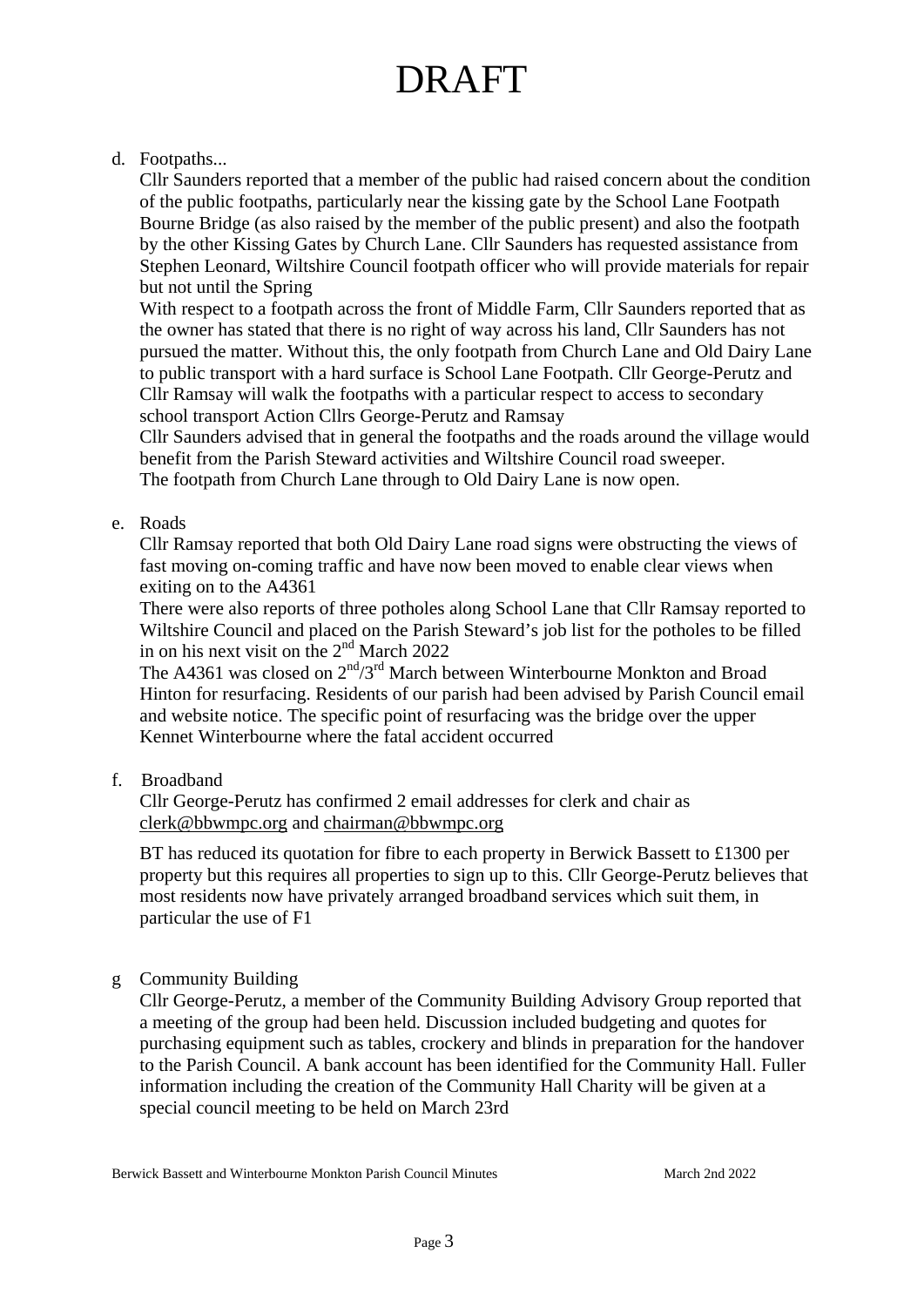#### 7. Other Reports

h. Marlborough Area Board

 Cllr George-Perutz was unable to attend the most recent meeting. No grants for equipment for the Community Hall were submitted. County Councillor Davies advised that the Area Board will no longer provide grants to Parish Councils. Applications for grants for equipment for the Community Hall will only be able to made by a Charity which runs the Community Hall

i. Police

There have been no reported incidents

8. .Traffic issues on A4361. CATG progress

The objections by Avebury Parish Council to the proposed speed reductions being limited to 50mph not their preferred 40mph have been over-ridden and the implementation is planned for the financial year starting April 2022. The current estimate of cost to this Parish Council is less than £3,000. The invoice for the public consultation has still not been received.. Cllr George-Perutz continues to attend CATG meetings

9. The Queens Platinum Jubilee

The Spring Bank Holiday this year has been moved to the 1<sup>st</sup> week in June and an additional bank holiday added giving a long weekend from  $2<sup>nd</sup>$  to  $5<sup>th</sup>$  June. Different national occasions are organised for  $2<sup>nd</sup>$  to  $4<sup>th</sup>$  with Sunday 5<sup>th</sup> being a national Big Jubilee Lunch. The church in Winterbourne Monkton is organising a flower festival with teas available in the Community Hall on the Thursday, the New Inn is planning events on Friday and Saturday including live music and a hog roast. Initial casual enquiries of villagers have implied that residents would like the Sunday Jubilee lunch to take the form of a street party. Everyone in Berwick Bassett and Winterbourne Monkton villages will be invited. If an actual street party is to be held it will be difficult to find somewhere which limits access disruption. In addition a formal street closure must be applied for which must be done by the end of March. Councillors proposed that an 'off-road' field or garden be found but it would need to be big enough to host a large marquee in case of inclement weather and for the 200 residents of both villages. Cllr Ramsay suggested that Covered Occasions could be asked to provide the marquee. Cllr Pattison presented a short survey to be delivered to each resident in both villages to confirm resident's wishes and to identify a location. The survey would also be left in The New Inn where Cllr Woodward would also canvas opinion. Cllr Woodward advised that there would be no vehicles in the field of The New Inn that weekend Cllr Pattison will organise the survey. Cllrs to deliver. Cllr George-Perutz asked the clerk to pursue a road closure of request in case in should be needed

The member of the public left the meeting at this point

10. Consideration of applicant for co-option

.Mr Simon Petchey had applied for co-option, Proposed by Cllr Pattison and seconded by Cllr George-Perutz, Mr Petchey the co-option of Mr Petchey to the Council was agreed by councillors subject to agreement of the chairman of the council who was absent from the meeting

Berwick Bassett and Winterbourne Monkton Parish Council Minutes March 2nd 2022